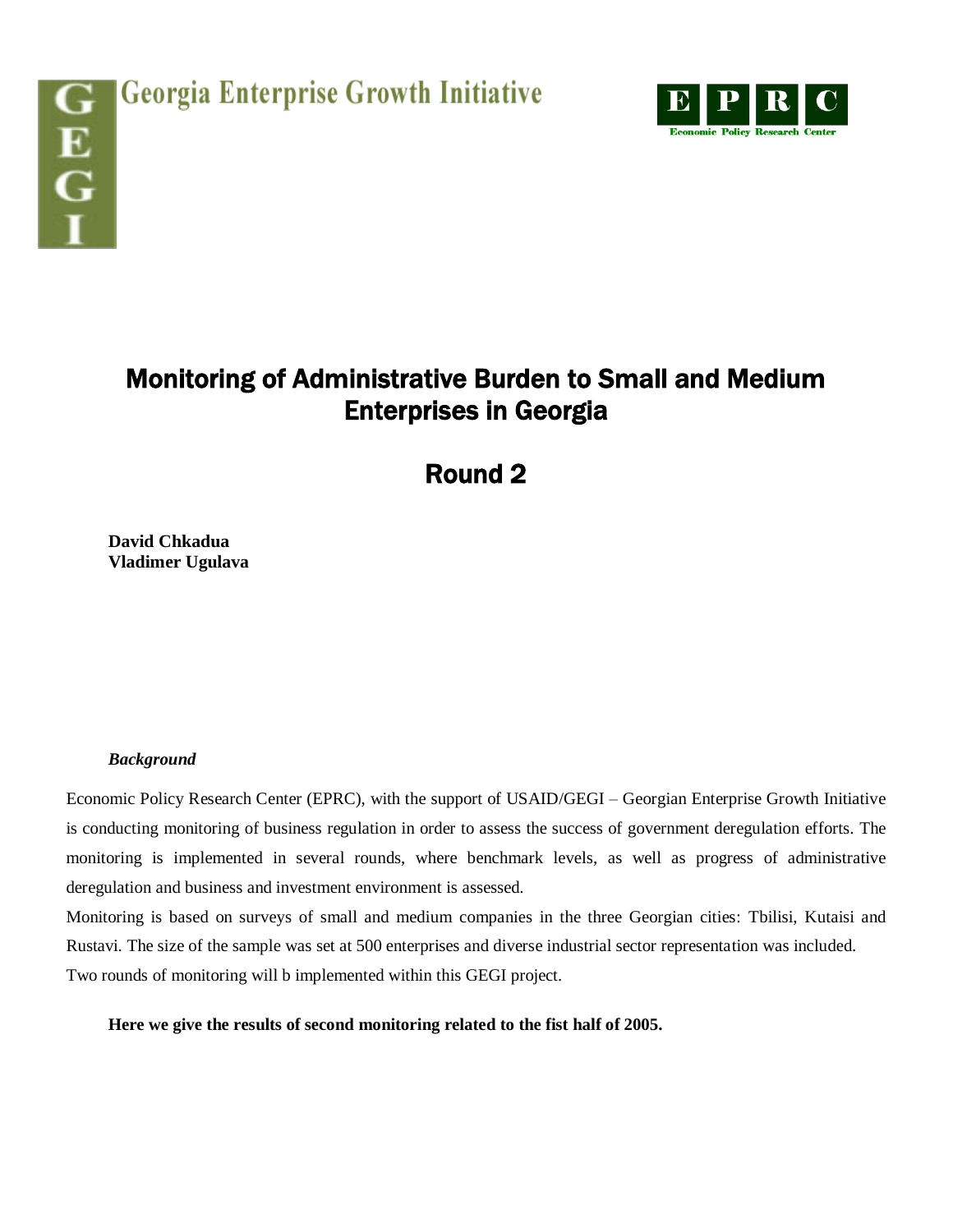## **Barriers to Business Development**

From the results of the first monitoring round it was inferred that immediately after the change of political establishment in Georgia administrative interference and business regulation started to adjust to a new equilibrium. In most of the cases, burden associated with administrative regulation and corruption was reduced as well as enterprises in the three Georgian cities reported that real costs which they incurred as a result of government regulation and enforcement did not impede business development and operations.

It is important that administrative authorities manage to sustain this trend and therefore it is interesting to check what direction the developments in general business climate took. It is generally accepted that government actions to support improvement of environment for business functioning is one of keys to economic growth and development. In addition to regulatory mechanisms, i.e. registration, licensing, certification and inspections taxation, factors of general business climate include issues related to corruption, infrastructure development, macroeconomic health and market strength, political stability, pressure from criminal world, judicial system and enforcement of property rights among the others.

As shown on a table below, levels of difficulty associated with main types of administrative regulation of small and medium size businesses remain at the same mark. Firms report that registration, certification, licensing and inspection procedures are simple and not troublesome. Not surprisingly, we see significant decrease in the level of difficulty of taxation regime, however, the issue still remains as most problematic and procedure holds at a "relatively difficult" spot.

| <b>Table V.3: Assessing Business Regulation</b>                                                   |                     |                                     |  |  |
|---------------------------------------------------------------------------------------------------|---------------------|-------------------------------------|--|--|
| Scale: 1 - Very Easy; 3- Relatively<br>Easy: 4- Relatively Difficult: 6-<br><b>Very Difficult</b> | Round 1 (I/2004)    | Round 2 (II/2004)                   |  |  |
| <b>Registration of Enterprises</b>                                                                | $2.58(2.41 - 2.76)$ | $2.81(2.66 - 2.96)$                 |  |  |
| <b>Obtaining Permits</b>                                                                          | $3.05(2.84 - 3.25)$ | $3.23(3.04 - 3.43)$                 |  |  |
| Licensing                                                                                         | $3.21(2.98 - 3.44)$ | $3.25(3.04 - 3.46)$                 |  |  |
| <b>Certification</b>                                                                              | $3.05(2.84 - 3.26)$ | $3.14(2.93 - 3.36)$                 |  |  |
| <b>Inspections</b>                                                                                | $3.39(3.22 - 3.55)$ | $3.41$ (3.27 - 3.55)                |  |  |
| <b>Taxation</b>                                                                                   | $4.42(4.24 - 4.59)$ | 3.98 (3.85 - 4.12) $\downarrow$ *** |  |  |
| Note: Mean values and 99% CL given arrows indicate significant changes from previous              |                     |                                     |  |  |

Note: Mean values and 99% CI given, arrows indicate significant changes from previous monitoring

Real costs which Georgian companies incur as a result of administrative corruption and bureaucracy are estimated on a basis of what the management time, which firms spend on regulation, is and what the unofficial monetary payments, as well as the

frequency with which these payments occur, are to regulatory agencies.

| Table V.3: Bureaucracy and Corruption                                                              |                                                                                                      |                                                          |                     |
|----------------------------------------------------------------------------------------------------|------------------------------------------------------------------------------------------------------|----------------------------------------------------------|---------------------|
| Fraction of company management<br>time spent with various agencies<br>on solving regulatory issues | <b>SCALE</b> : 1) $0\%$ ; 2) 1% to 5%;<br>3) 6% to 10%;  6) More<br>than $50\%$                      | Round 1<br>$2.31$ $(2.19 - 2.43)$ $2.40$ $(2.30 - 2.49)$ | Round 2             |
| Fraction of revenues companies pay<br>to regulatory agencies as unofficial<br>payments             | <b>SCALE</b> : 1) $0\%$ ; 2) up to 1%;<br>3) $1\%$ to $2\%$ ; 4) $2\%$ to $10\%$<br>6) More than 25% | $3.19(2.95 - 3.43)$                                      | $3.22(3.01 - 3.43)$ |
| How often companies pay<br>bureaucrats                                                             | $SCALE: 1)$ Always; 2) As a<br>rule 3) Often; 4) Sometimes;<br>5) Seldom; 6) Never                   | 4.47 $(4.34 - 4.61)$ 4.64 $(4.52 - 4.75)$                |                     |
| Notes: Averages and 95% Confidence Intervals given                                                 |                                                                                                      |                                                          |                     |

We observe no significant changes from the situation which prevailed in the previous half year period. It can be concluded that paying bribes to bureaucrats becomes less a practice. However, companies still report that up to 2 percent of their revenues goes to regulators. In our opinion, time costs of regulations hold at somewhat moderately problematic level too.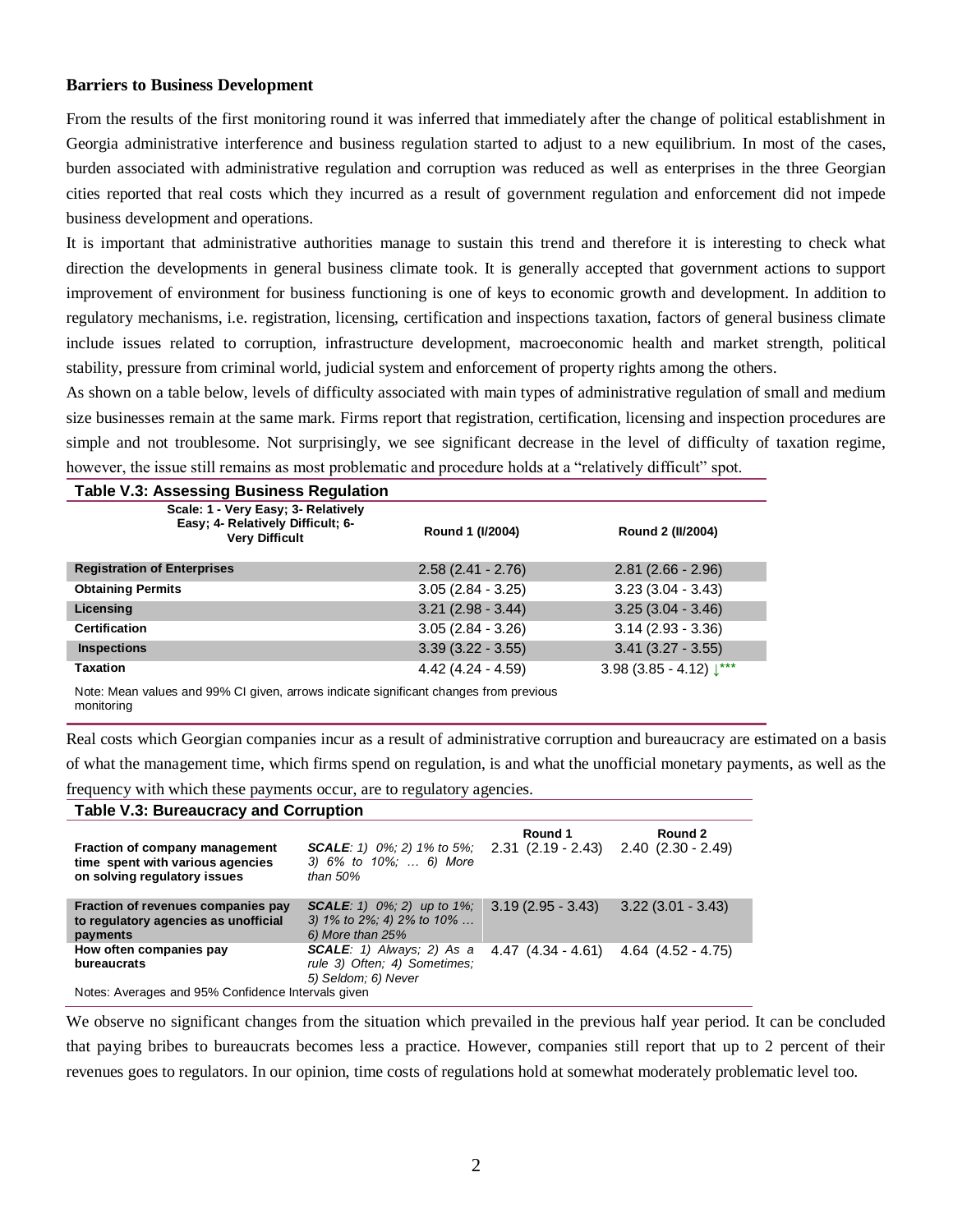Alternative costs which firms are ready to pay for the improvement of business regulation and provision of public goods are reduced from the previous half year period (see the chart on the right) confirming our preceding argument that administrative burden to enterprises and its evaluation by businessmen has improved as well as situation with general infrastructure for operating the businesses has started recovering.

On the contrary, firms face problems with courts when trying to solve corporate disputes and defend their business, property and contract rights. Companies report that often judges are corrupt and judicial system as a whole is not just. Further evidence is that the only area where situation has improved and stands at a relatively not problematic spot is amount of payments to lawyers and notaries for their services, i.e. related to operational, not to systematic factors. From this evidence we conclude that Georgian judicial system needs more systematic reforms to take.

Other aspects of assessment business environment are related to how well firms are aware of legal framework for the operations of their businesses. To our opinion, this can be important factor noting that legislative environment is dynamic and rapidly changing in Georgia. 72 % of all companies say that Georgian firms know normative regulation well and only 4% of companies respond that SME executives and managers are very badly informed and not aware of Georgian legislation.

|                                                                                                                                           | What portion of revenues your company would<br>pay to eliminate unequal competition conditions?              |                                                             |  |
|-------------------------------------------------------------------------------------------------------------------------------------------|--------------------------------------------------------------------------------------------------------------|-------------------------------------------------------------|--|
| CALE: 1) 0%; 3) Up to 1%; 4) 1% to<br>%; 5) 2% to 10%; 6) 10% to 25%; 7)<br>) 0%; 3) Up to 1%; 4) 1%<br>More Than 25%                     | <b>Round 1: I/2004</b>                                                                                       | <b>Round 2: II/2004</b>                                     |  |
|                                                                                                                                           | $3.87(3.71 - 4.03)$                                                                                          | $3.15(2.99 - 3.31)\sqrt{***}$                               |  |
|                                                                                                                                           | What portion of revenues your company would<br>pay to make state regulation of your business<br>more simple? |                                                             |  |
| SCALE: 1) 0%; 3) Up to 1%; 4) 1%<br>o-v-h-LE: 1) טיז (2) טון טון (3) אין גריס<br>2%; 5) 2% to 10%; 6) 10% to 25%; 7)<br>More Than 25%     | <b>Round 1: I/2004</b><br>$3.68(3.52 - 3.84)$                                                                | <b>Round 2: II/2004</b><br>$3.03(2.87 - 3.18)^{\text{***}}$ |  |
|                                                                                                                                           |                                                                                                              |                                                             |  |
| What portion of revenues your company would<br>pay for better business infrastructure (roads,<br>communications, communal services, etc)? |                                                                                                              |                                                             |  |
| 2%; 5) 2% to 10%; 6) 10% to 25%<br>More Than 25%<br>0%; 3) Up to 1%;                                                                      | Round 1: I/2004                                                                                              | <b>Round 2: II/2004</b>                                     |  |
| రె                                                                                                                                        | $3.80(3.65 - 3.95)$                                                                                          | $3.16(3.00 - 3.32)\downarrow***$                            |  |

|                                       | Table V.4: Corporate Disputes and Judicial System                                 |                     |                     |  |
|---------------------------------------|-----------------------------------------------------------------------------------|---------------------|---------------------|--|
|                                       | <b>Evaluate how often Georgian</b><br>judicial system is:                         | Round 1             | Round 2             |  |
| Scale: 1 - Always;<br>4- Sometimes, ! | Just                                                                              | $4.18(4.02 - 4.35)$ | $3.92(3.74 - 4.10)$ |  |
| ပှာ<br>ٻ                              | Fair and not corrupt                                                              | $4.23(4.06 - 4.4)$  | $4.21(4.05 - 4.38)$ |  |
|                                       | <b>Adequate to react</b>                                                          | $4.28(4.09 - 4.48)$ | $4.10(3.92 - 4.28)$ |  |
| 3- Often;<br>- Never                  | Costs of judicial services (lawyers,<br>notaries) are acceptable for<br>companies | $3.87(3.66 - 4.09)$ | $3.39(3.21 - 3.59)$ |  |
|                                       | Table gives averages and 99% CI-s                                                 |                     |                     |  |

It follows from the analysis of general business environment factors that, similar to the situation during the preceding monitoring round, firms are most of all hurt by high costs of energy resources and other factors which affect direct costs of their business operations. In fact, increased oil and gas prices are the only factors which remain a "serious impediment" to business activities of small and

medium enterprises (table below).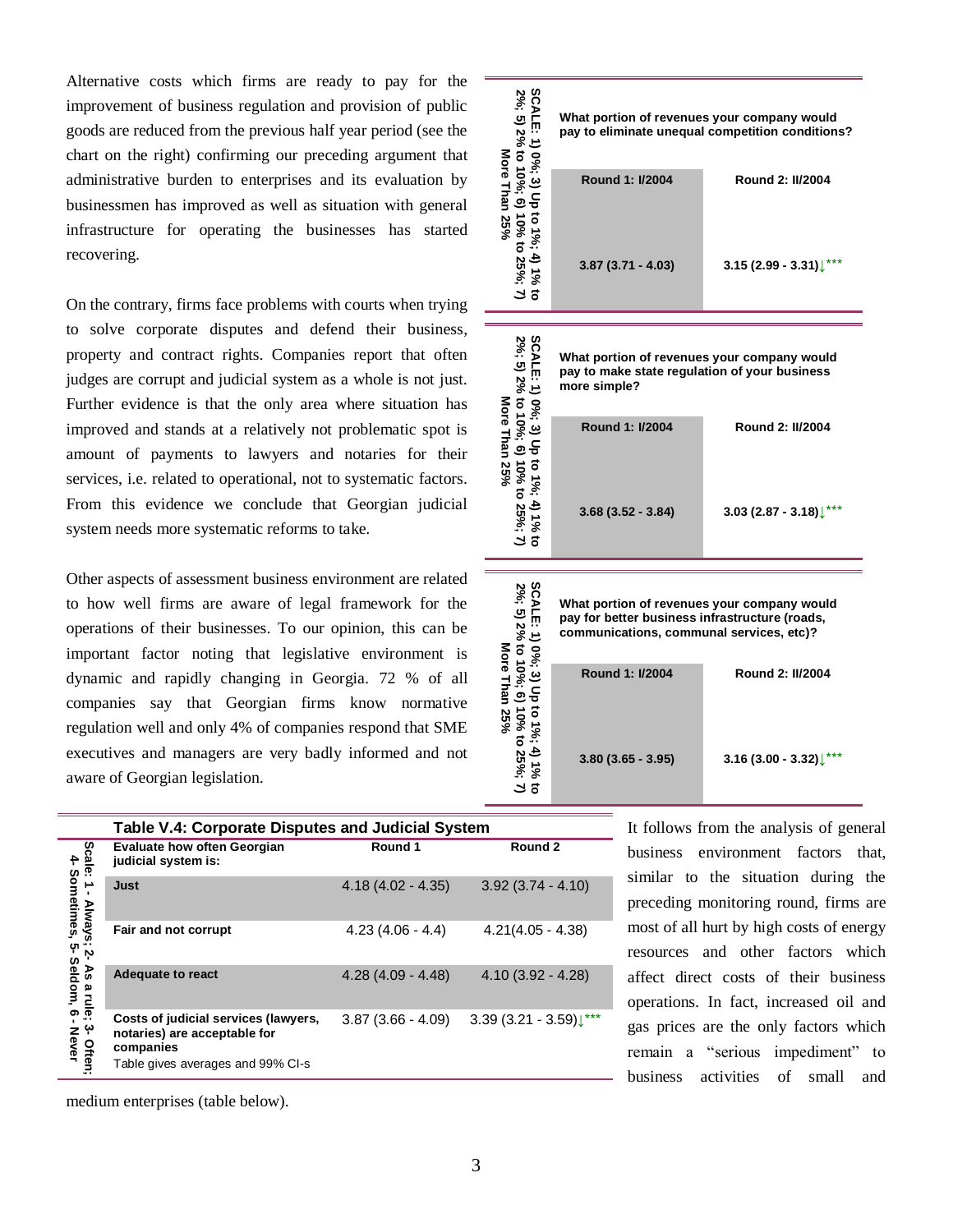Overall political situation has been settling down in Georgia during the second half of 2004 and not surprisingly, we see the significant improvement in the level of difficulty which businessmen associate with political uncertainty. Another factor, where we track changes from the previous monitoring period is tax regime. If it was the case that heavy tax burden was included in a group of factors with serious threat to SME development and activities in the first half of 2004, later in this monitoring round firms report significant improvements and rate this factor among the ones of moderate complexity.

Other areas which representatives of small and medium enterprises predict as moderately impeding, include general macroeconomic health, unequal competition, access to financial resources and issues related to corruption. Based on the monitoring results, we can not observe any significant changes in these issues. Possible explanation is that, majority of these factors reveal long run equilibrium and perhaps they will be affected only with some lag.

Aspects which have been least problematic for enterprises during both monitorings are related to administrative regulation of businesses, racket and pressure from criminal groups and quality of services which are provided by partners and execution of contracts and other business obligations.

| Table V.5: Assessing Business Climate: Do You Consider the Following Factors Impede<br><b>Your Business Activities?</b>    |                      |                                       |  |  |
|----------------------------------------------------------------------------------------------------------------------------|----------------------|---------------------------------------|--|--|
| Scale: 1 - Does not impede; 2- Relatively<br>not impeding; 3- Relatively serious<br>impediment; 4- Very serious impediment | Round 1 (I/2004)     | Round 2 (II/2004)                     |  |  |
| <b>Market strength</b>                                                                                                     | $2.37(2.25 - 2.50)$  | $2.18(2.07 - 2.29)$                   |  |  |
| <b>General Macroeconomic Situation</b>                                                                                     | $2.66$ (2.55 - 2.78) | $2.64(2.53 - 2.74)$                   |  |  |
| <b>Access to Financial Resources</b>                                                                                       | $2.65$ (2.53 - 2.78) | $2.63(2.53 - 2.72)$                   |  |  |
| Tax Level and Administration of Tax Regime                                                                                 | $3.11(3.01 - 3.21)$  | $2.67$ (2.59 - 2.76) $\downarrow$ *** |  |  |
| <b>Business Regulation (Registration, Licensing, etc.)</b>                                                                 | $2.05(1.93 - 2.16)$  | $2.06(1.97 - 2.15)$                   |  |  |
| <b>Unequal Competition Conditions</b>                                                                                      | $2.71(2.6 - 2.83)$   | $2.53(2.42 - 2.63)$                   |  |  |
| Level of Infrastructure Development (Transportation,<br><b>Communal, Telecommunication etc.)</b>                           | $2.46(2.34 - 2.58)$  | $2.45(2.35 - 2.55)$                   |  |  |
| Corruption                                                                                                                 | $2.76(2.62 - 2.9)$   | $2.58(2.47 - 2.71)$                   |  |  |
| <b>Pressure from Criminal world</b>                                                                                        | $1.82(1.68 - 1.95)$  | $1.83(1.70 - 1.96)$                   |  |  |
| Direct Interference of Administrative Agencies into<br>the Business Operation                                              | $2.04(1.91 - 2.17)$  | $2.00(1.90 - 2.10)$                   |  |  |
| Quality of Fulfillment of Contracts and Obligations by<br><b>Partners</b>                                                  | $1.90(1.78 - 2.02)$  | $1.89(1.79 - 1.99)$                   |  |  |
| <b>Unstable Legislation</b>                                                                                                | $2.84$ (2.73 - 2.95) | $2.61$ (2.52 - 2.71) $\downarrow***$  |  |  |
| <b>High Cost on Energy</b>                                                                                                 | $3.2(3.09 - 3.30)$   | 2.99 (2.89 - 3.08) $\downarrow$ ***   |  |  |
| <b>Political Instability</b>                                                                                               | $3.06(2.94 - 3.18)$  | $2.85(2.74 - 2.96)$ $\downarrow^{**}$ |  |  |

Note: Mean values and 99% CI given, arrows indicate significant changes from previous monitoring

From regional perspectives there are some differences. Situation in Tbilisi is better than in other cities. Here firms enjoy better infrastructure in terms of technological development, communications and financial intermediation services. All of these support better climate for doing business. The evidence is depicted on the third line of table V.6., where we see very large gap in respective indicator. Most of managers from enterprises located in Tbilisi agree that business environment is better in capital than in other regions. Firms in Kutaisi and Rustavi report the similar results that environment for entrepreneurial activities is discriminated in their cities and not enough government action is taken for the development of investment and business climate.

Further, regions are really disadvantaged, as entrepreneurs do not agree that there exist any grounds for successfully investing the capital, starting and developing businesses in regional cities. It is noteworthy, that these perceptions emerge despite the fact that business operation costs are higher (both in absolute terms and in subjective terms) in Tbilisi than in Kutaisi or Rustavi. Operational expenses are higher in Tbilisi not only on rent, but on labor too. Therefore, perhaps it would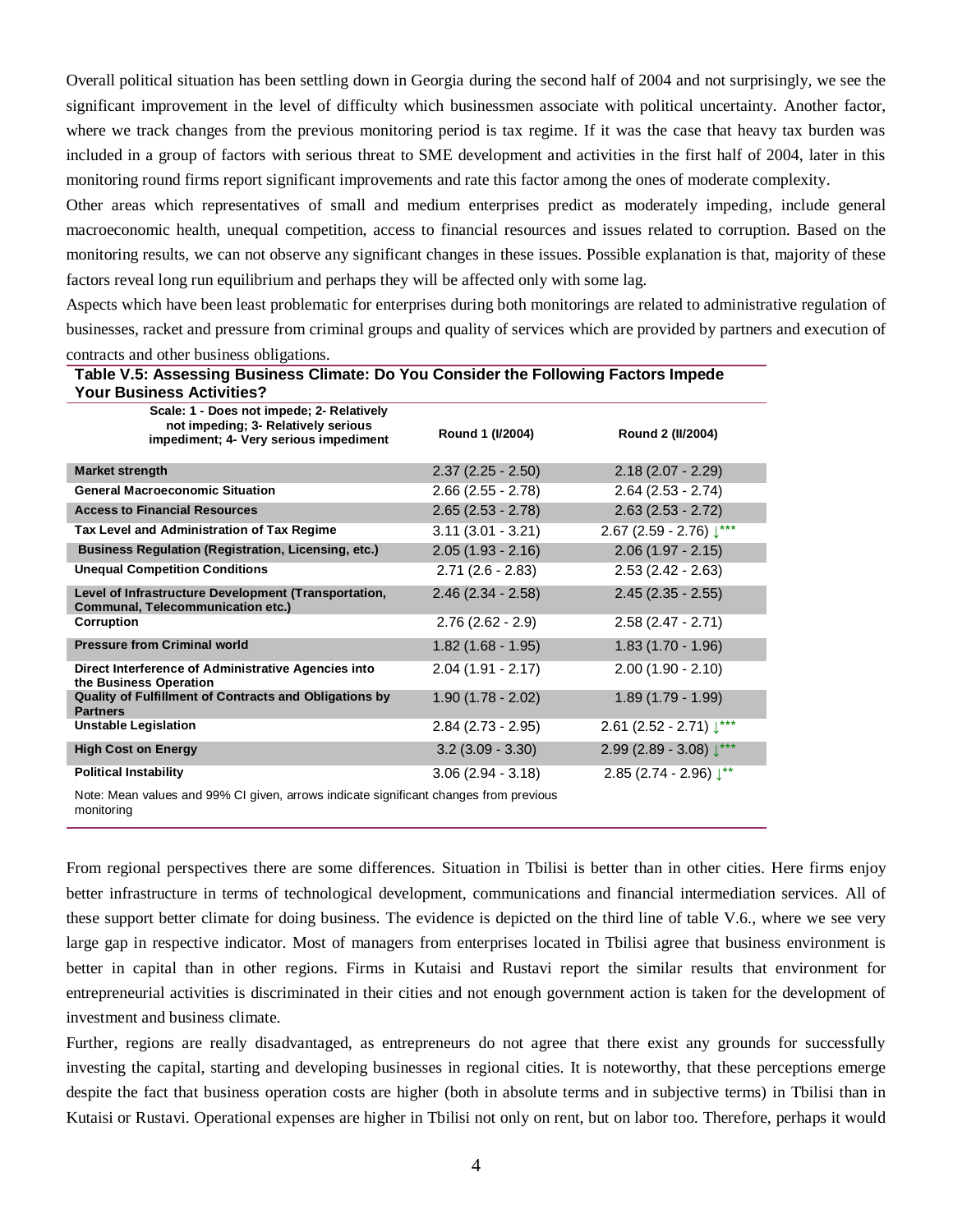be reasonable for Georgian government to better develop business infrastructure in regions and create more incentives for investments there.

| Table V. 6: Business Climate Assessment by Regions                                                                         |                                                                                     |                     |                     |
|----------------------------------------------------------------------------------------------------------------------------|-------------------------------------------------------------------------------------|---------------------|---------------------|
| Do The Enterprises Agree to the Following Statements?                                                                      | SCALE: 1 - Agree; 2- Partially Agree; 3- Partially Do Not Agree; 4-<br>Do Not Agree |                     |                     |
|                                                                                                                            | <b>TBILISI</b>                                                                      | <b>KUTAISI</b>      | <b>RUSTAVI</b>      |
| Existing Infrastructure (Informational, Communicational,<br><b>Communal etc.) Supports Business Growth and Development</b> | $2.77(2.69 - 2.85)$                                                                 | $2.90(2.70 - 3.10)$ | $2.94(2.78 - 3.10)$ |
| <b>Local Business Environment Attracts Investments and</b><br><b>Supports Business Development</b>                         | $2.51$ (2.43 - 2.58)                                                                | $2.97(2.76 - 3.19)$ | $3.11(2.95 - 3.26)$ |
| Business Environment is Better in my City than in Most Other<br><b>Georgian Regions</b>                                    | $1.34(1.28 - 1.41)$                                                                 | $3.08(2.83 - 3.33)$ | $3.30(3.11 - 3.49)$ |
| Local Rent Price on Real Estate is Acceptable                                                                              | $2.67(2.58 - 2.76)$                                                                 | $2.56(2.36 - 2.76)$ | $2.43(2.23 - 2.63)$ |
| <b>Local Rent for Land is Reasonable</b>                                                                                   | $2.67(2.58 - 2.77)$                                                                 | $2.41(2.22 - 2.60)$ | $2.52(2.33 - 2.71)$ |
| Note: Mean values and 90% confidence intervals are given in the table                                                      |                                                                                     |                     |                     |

Finally, enterprises do not express particular optimism on their future growth perspectives. In fact, firms forecast nominal growth of their revenues only under 5 % in 2005. This is below what they reported during the survey as nominal expansion in 2004 (from 5 to 10 percent). If we further deflate these figures by increase in price indexes, we conclude that small and medium companies in Georgia underperform the real growth of larger firms and do not serve as an engine for the growth of Georgian economy.

## **Taxation**

Tax regime in Georgia has been by large perceived as most hampering factor to business development. Taxation legislation has often been ambiguous, tax burden high and tax administration and enforcement weak. Issues, such as administrative corruption and tax evasion have been intertwined with other drawbacks of regime. Consequently, not only high tax level and weak administration caused distortions to the economy, but also firms were forced to succumb part of their businesses to the informal sector.

Starting at the end of previous year and in the beginning of this year Georgian government took rigorous actions aimed at improving tax regime in the country. These steps coincided with the second round of our administrative monitoring, fuelling up our interest in current developments. Among other changes to the tax legislation, new tax code of Georgia reduced overall number of different tax categories, particularly local taxes, as well as drastically cut down major tax rates considerably reducing overall tax burden. Along with amending legislation, tax authorities also remarkably succeeded in administering taxes and significant rise in budget tax revenues serves as the good evidence to this. We interviewed small business representatives comprehending that these changes would have long term nature and produce real effect with some lag, but rather having in mind to assess company perceptions about regime changes.

As it was done during the previous round of monitoring, several aspects of tax system are assessed at this phase too. These factors include both issues related to tax legislation and to regulatory enforcement, as well as issues concerned with distortions that deficient system brings into the economy.

The central argument from the first monitoring round was that, most of the problems for Georgian small and medium firms related to taxation issues were legislative by their nature. Among them, the large number of tax categories and high tax rates were most troublesome. Also, company representatives regarded tax regulations as unclear and taxation legislation itself as unstable. Against this backdrop, it is important to note that government in Georgia has been adequate and successful in addressing most vital issues. Small and medium firm representatives think that new tax code is more supportive to business operations and healthier business environment.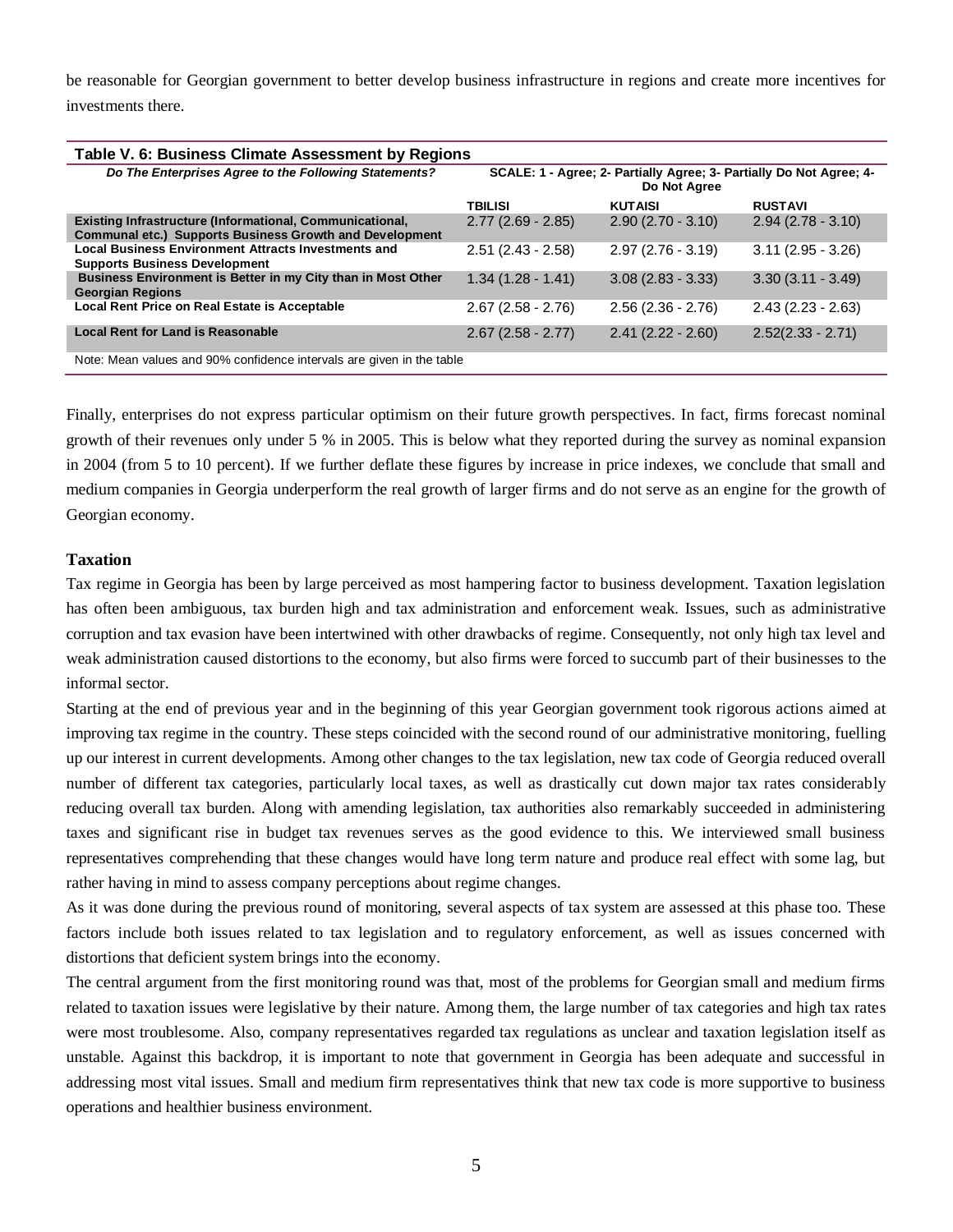| <b>Table V.1: Assessing Taxation Aspects</b>                                                                         |                     |                                       |  |  |
|----------------------------------------------------------------------------------------------------------------------|---------------------|---------------------------------------|--|--|
| Scale: 1 - Not problem at all; 2- Relatively not problematic; 3- Relatively problematic; 4-<br>Very problematic      |                     |                                       |  |  |
| <b>Mean Values:</b>                                                                                                  | 1st Round (I/ 2004) | 2-nd Round (II/2004)                  |  |  |
| <b>Unstability of Taxation Legislation</b>                                                                           | $2.78(2.65 - 2.90)$ | $2.47$ (2.37 - 2.56) $\downarrow$ *** |  |  |
| <b>Large Number of Taxes</b>                                                                                         | $3.12(3.01 - 3.23)$ | $2.74$ (2.65 - 2.83) $\downarrow***$  |  |  |
| <b>High Tax Rates</b>                                                                                                | $3.3(3.19 - 3.41)$  | 2.87 (2.77 - 2.96) $\downarrow$ ***   |  |  |
| Clarity of Normative Regulation<br>that Determines Tax Base                                                          | $2.44(2.31 - 2.57)$ | 2.26 (2.16 - 2.36) $\downarrow^{**}$  |  |  |
| <b>Clarity and Straightforwardness in</b><br>Preparing Tax<br>Accountability<br><b>Forms</b>                         | $1.76(1.66 - 1.87)$ | $1.94(1.85 - 2.03)$ <sup>**</sup>     |  |  |
| Response from Tax Authorities to<br>Get Clarification Regarding Tax<br><b>Payments</b>                               | $2.06(1.93 - 2.19)$ | $2.0(1.89 - 2.11)$                    |  |  |
| <b>Tax Inspections</b>                                                                                               | $1.99(1.87 - 2.11)$ | $1.97(1.87 - 2.07)$                   |  |  |
| Unequal Tax Treatment of Market<br>participants due to Inconsistent<br><b>Tax Regimes</b>                            | $2.31(2.18 - 2.44)$ | $2.20(2.10 - 2.30)$                   |  |  |
| <b>Unequal</b><br><b>Competition</b><br>from<br><b>Informal</b><br>(Shadow)<br><b>Sector</b><br>οf<br><b>Economy</b> | $2.52(2.37 - 2.66)$ | $2.28(2.18 - 2.38)$ $\downarrow^{**}$ |  |  |

In fact, second monitoring round reveals, that areas where we see improvements are those areas, which are related to new tax legislation, i.e. most problematic categories according to the results of the first round. These areas include instability and clarity of tax regulations, as well as high tax rates and large total number of taxes in Georgia. Not only these aspects improved, but also our estimators indicate that these categories are "less than problematic" on the estimated subjective scale.

Note: Arrows indicate statistical significance, whereas brackets give 99% confidence intervals

From the cross regional perspectives, there are no systematic differences in executing tax regime, administering system and tax burden on enterprises among the three cities, which were included in the survey. Perhaps, the exception to this rule is that, tax burden is slightly heavier in other two cities than in Kutaisi, whereas tax inspections remain more problem for firms in Rustavi compared to other cities. Interestingly, companies in Tbilisi more succumb their operations to formal sector of economy and shadow economy here is seen somewhat less as a problem.

| . UMIV 1. L. I UAULIVII                                                                                      |                        |                                    |                                    |  |
|--------------------------------------------------------------------------------------------------------------|------------------------|------------------------------------|------------------------------------|--|
| Scale: 1 - Not problem at all; 2- Relatively not problematic; 3- Relatively problematic; 4- Very problematic |                        |                                    |                                    |  |
|                                                                                                              | <b>TBILISI</b>         | <b>KUTAISI</b>                     | <b>RUSTAVI</b>                     |  |
| <b>Unstable Tax Legislation</b>                                                                              | $2.45$ (2.37 - 2.53)** | $2.50(2.28 - 2.73)$ **             | $2.53(2.33 - 2.72)$ **             |  |
| <b>Large Number of Taxes</b>                                                                                 | $2.79(2.71 - 2.87)$ ** | $2.56$ (2.37 - 2.75)**             | $2.79(2.62 - 2.95)$ **             |  |
| <b>High Tax Rates</b>                                                                                        | $2.89$ (2.81 - 2.97)** | $2.71$ (2.52 - 2.89)**             | $2.98$ (2.81 - 3.14)**             |  |
| <b>Clear Normative Regulation to Determine Tax</b><br>Base                                                   | $2.20$ (2.12 - 2.28)** | $2.24$ (2.03 - 2.44)**             | $2.45$ (2.27 - 2.63)**             |  |
| <b>Response from Tax Authorities to get</b><br>clarification on Tax Payments                                 | $1.98(1.88 - 2.08)$ ** | $1.98(1.79 - 2.17)$ **             | $2.08(1.86 - 2.30)$ **             |  |
| <b>Tax Inspections</b>                                                                                       | $1.97$ (1.88 - 2.07)** | $1.77(1.59 - 1.94)$ **             | $2.27$ (2.08 - 2.45)**             |  |
| <b>Unequal Tax Treatment of Market participants</b><br>due to Inconsistent Tax Regimes                       | $2.14$ (2.05 - 2.22)** | $2.21$ (2.0 - 2.42)**              | $2.38$ (2.19 - 2.56)**             |  |
| <b>Unequal Competition from Informal (Shadow)</b><br><b>Sector of Economy</b>                                | $2.16(2.08 - 2.25)$ ** | $2.41$ (2.20 - 2.61) <sup>**</sup> | $2.53$ (2.29 - 2.77) <sup>**</sup> |  |
| Note: Mean values and 95% confidence intervals are given in the table                                        |                        |                                    |                                    |  |

**Table V. 2: Taxation - Round 2**

New tax code significantly reduced rates for most tax categories. As a result, tax system in Georgia less hinders business activities of enterprises and makes financial planning easier for them. If labor taxes, profit tax and VAT were named as most problematic categories during the first monitoring round with the frequency of 72, 38 and 33 percent respectively of all time